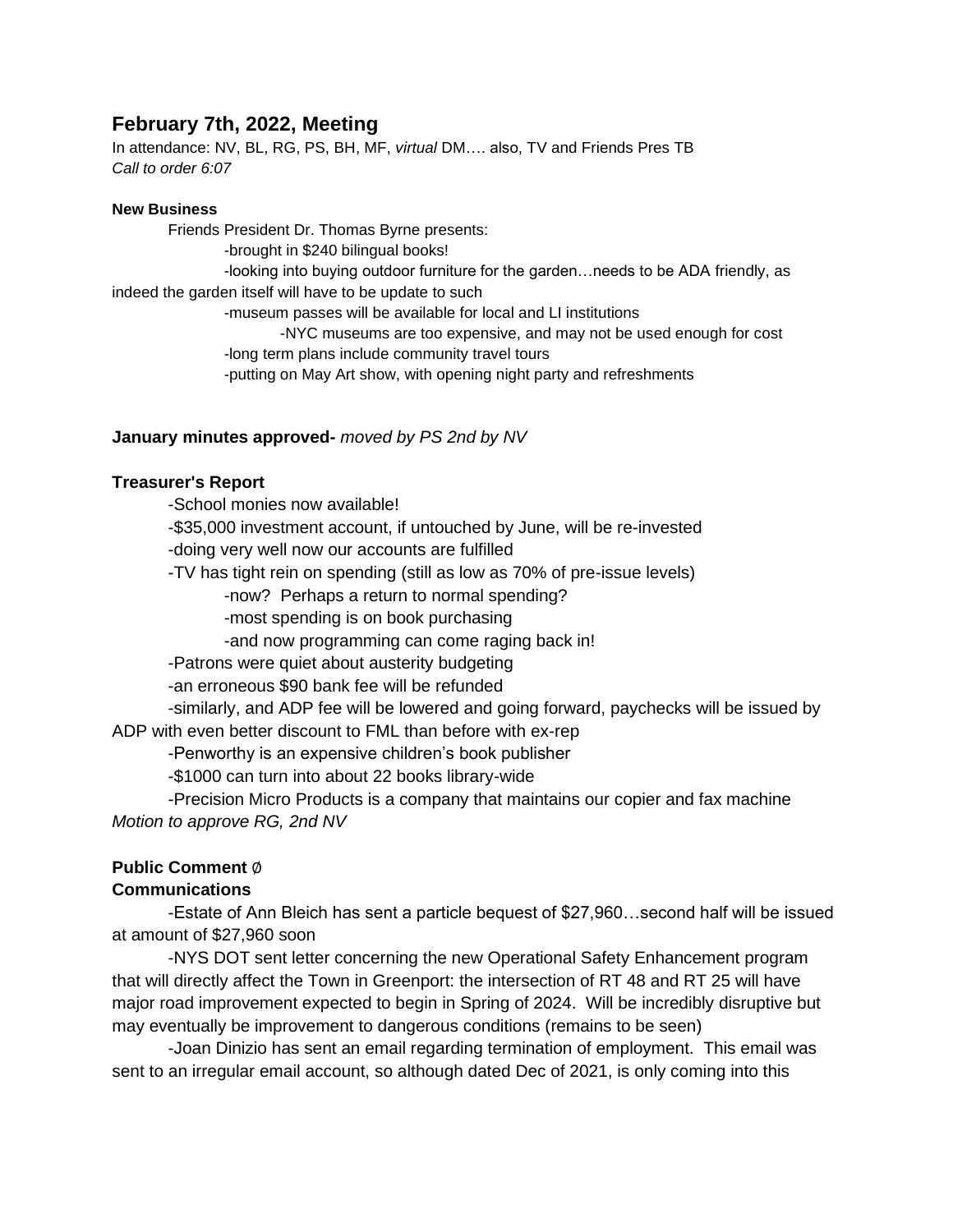month's minutes as it was only just found. Email stresses community response of petition against FML decision, it points to the myriad comments of former teen library users

## **Director's Report**

-New IT specialist Ian Fleury hired. He will provide level 2 tech support i.e., with hardware and software, the internet, AV etc.

-FML will still also contract outside specialist who can provide other types of IT

support

-new server may be soon needed; ours is already over 15 years old

-Tech Tuesdays, Maker Space; IF will work closely with Matt in adult services to aid patrons there

-FML will soon be a provider of services with the FCC Affordable Connectivity Program; it was formerly known as Emergency Broadband Benefit (a Federal program)

-this will help many of our patrons who struggle with connectivity issues at home, including affording access to internet; TV will be trained as 'navigator'

-Potential to connect with Greenport/Southold school Robotics team!

# **Committee Reports**

## **Budget/Finance**

-met to go over future budget; looks good and almost ready

-sticking point is salaries

-FML pays about about 60% of its budget to salaries; right in line with other libraries in the area (as low as 59%, as high as 73%)

-inflation vs. raises is contemporary issue

-staff is well compensated in relation to other area libraries, librarians not as well -\$\$ is available to improve this discrepancy

-Public budget hearing will be at March meeting (3/7)

-in fact, association library salaries are not legally bound to be made public

## **Building**

-Handicap door opener is being held hostage by Barrier Free Access Systems maintenance team who are not returning calls or emails and have in their possession a crucial part of the machinery

-obviously a very urgent issue. TV will use all means necessary to return part; may need to use another company to remedy and then use a legal avenue to retrieve property **Grounds & Garden**

# Asleep! Shhhh!

# **Policy**

-working on policy for Zoom access to public meetings

-like other local institutions, perhaps we can offer Zoom video for patrons who are unwilling or unable to attend in person. May have to be only viewed, and then opened especially for comment…will do research to how others achieve this

## **Personnel** now only Gabriel and Mulvaney

# **Old Business**

-estate of Ann Bleich- figured!